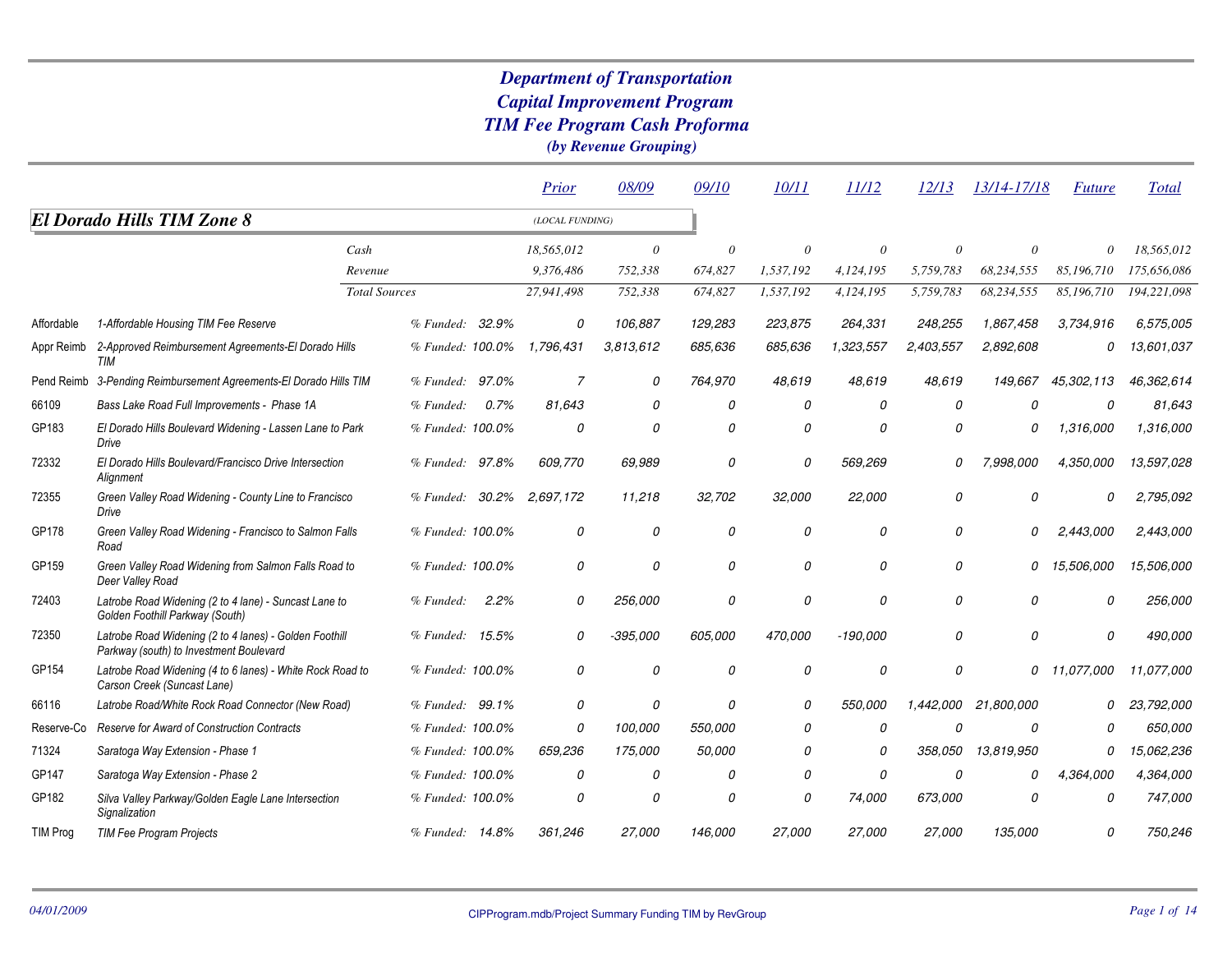|       |                                                                                                     |                      |                  |       | Prior                      | 08/09        | 09/10         | 10/11      | 11/12         | 12/13      | 13/14-17/18 | <i>Future</i>          | <b>Total</b> |
|-------|-----------------------------------------------------------------------------------------------------|----------------------|------------------|-------|----------------------------|--------------|---------------|------------|---------------|------------|-------------|------------------------|--------------|
|       | <b>El Dorado Hills TIM Zone 8</b>                                                                   |                      |                  |       | (LOCAL FUNDING)            |              |               |            |               |            |             |                        |              |
|       |                                                                                                     | Cash                 |                  |       | 18,565,012                 | $\theta$     | $\theta$      | $\theta$   | $\theta$      | $\theta$   | $\theta$    | $\theta$               | 18,565,012   |
|       |                                                                                                     | Revenue              |                  |       | 9,376,486                  | 752,338      | 674,827       | 1,537,192  | 4,124,195     | 5,759,783  | 68,234,555  | 85,196,710             | 175,656,086  |
|       |                                                                                                     | <b>Total Sources</b> |                  |       | 27,941,498                 | 752,338      | 674,827       | 1,537,192  | 4,124,195     | 5,759,783  | 68,234,555  | 85,196,710             | 194,221,098  |
| 71330 | U.S. 50/Bass Lake Road Interchange Improvements -<br>Phase 1                                        |                      | % Funded: 22.9%  |       | 4,558                      | 750          | 0             | 0          | 0             | 0          | 0           | 4,764,250              | 4,769,558    |
| GP148 | U.S. 50/Bass Lake Road Interchange Improvements -<br>Phase 2                                        |                      | % Funded: 25.0%  |       | 0                          | 0            | 0             | 0          | 0             | 0          | 0           | 5,910,000              | 5,910,000    |
| 71340 | U.S. 50/El Dorado Hills Blvd Interchange - Pedestrian<br>Overcrossing                               |                      | % Funded: 39.5%  |       | 8.114                      | 0            | 382,000       | 210,000    | 100,000       | 0          | 0           | 1,562,872              | 2,262,986    |
| 71321 | U.S. 50/El Dorado Hills Blvd Interchange Phase 1.2A:<br>Saratoga Realignment                        |                      | % Funded: 94.5%  |       | 8.159.939                  | 0            | $\mathcal{O}$ | 0          | 0             | 0          | 0           | 0                      | 8,159,939    |
| 71323 | U.S. 50/El Dorado Hills Boulevard Interchange<br><i>Improvements</i>                                |                      | % Funded: 100.0% |       | 55,650                     | 181,777      | 30,000        | 0          | 0             | 0          |             | 2,347,000 24,197,000   | 26.811.427   |
| 71318 | U.S. 50/El Dorado Hills Boulevard Interchange Phase 1.1:<br>Soundwall                               |                      |                  |       | % Funded: 100.0% 5.185.551 | 10,000       | 0             | 0          | 0             | 0          | 0           | 0                      | 5,195,551    |
| 72372 | White Rock Road Latrobe Road to Keables 2 to 4 Lanes                                                |                      | % Funded: 100.0% |       | 0                          | 40,000       | 225,000       | 0          | $\mathcal{O}$ | 0          | 1,725,000   | $\mathcal{O}$          | 1,990,000    |
| GP152 | White Rock Road Widening - 4 to 6 Lanes, Latrobe Road to<br>US50/Silva Valley Parkway Interchange   |                      | % Funded: 100.0% |       | 0                          | 0            | 0             | 0          | 0             | 0          | 0           | 7,678,000              | 7,678,000    |
| 72360 | White Rock Road Widening - West County Line to Windfield                                            |                      | % Funded:        | 1.5%  | 26,940                     | 55,000       | 0             | 0          | 0             | 0          | 0           | $\Omega$               | 81,940       |
| 72374 | White Rock Road Widening (2 to 4 lanes) - Keables Road to<br>US 50/Silva Valley Parkway Interchange |                      | % Funded:        | 75.4% | 0                          | 0            | 100,000       | 0          | 700.000       | 1,050,000  | 14,973,700  | $\Omega$               | 16,823,700   |
| GP137 | White Rock Road Widening (2 to 4 lanes) - Manchester<br>Drive to Sacramento County Line             |                      | % Funded: 20.9%  |       | $\theta$                   | 0            | 0             | 0          | 0             | 0          | 0           | 2,685,400              | 2,685,400    |
| 73310 | White Rock Road/Post Street Signal                                                                  |                      | % Funded: 100.0% |       | 40,121                     | 193,019      | 377,000       | 0          | 0             | 0          | $\Omega$    | $\theta$               | 610,140      |
| GP181 | White Rock Road/Windfield Way Intersection Signalization                                            |                      | % Funded: 100.0% |       | 0                          | 0            | 0             | 0          | 382,000       | 0          | 610,000     | 0                      | 992,000      |
|       | <b>Total Expense</b>                                                                                |                      |                  |       | 19,686,378                 | 4,645,252    | 4,077,591     | 1,697,130  | 3,870,776     | 6,250,481  |             | 68,318,383 134,890,551 | 243,436,542  |
|       | <b>Change In Cash</b>                                                                               |                      |                  |       | 8,255,120                  | $-3,892,914$ | $-3,402,764$  | $-159,938$ | 253,419       | $-490,698$ |             | -83,828 -49,693,841    | -49,215,444  |
|       | <b>Ending Balance</b>                                                                               |                      |                  |       | 8,255,120                  | 4,362,206    | 959,442       | 799,504    | 1,052,923     | 562,225    |             | 478,397 -49,215,444    |              |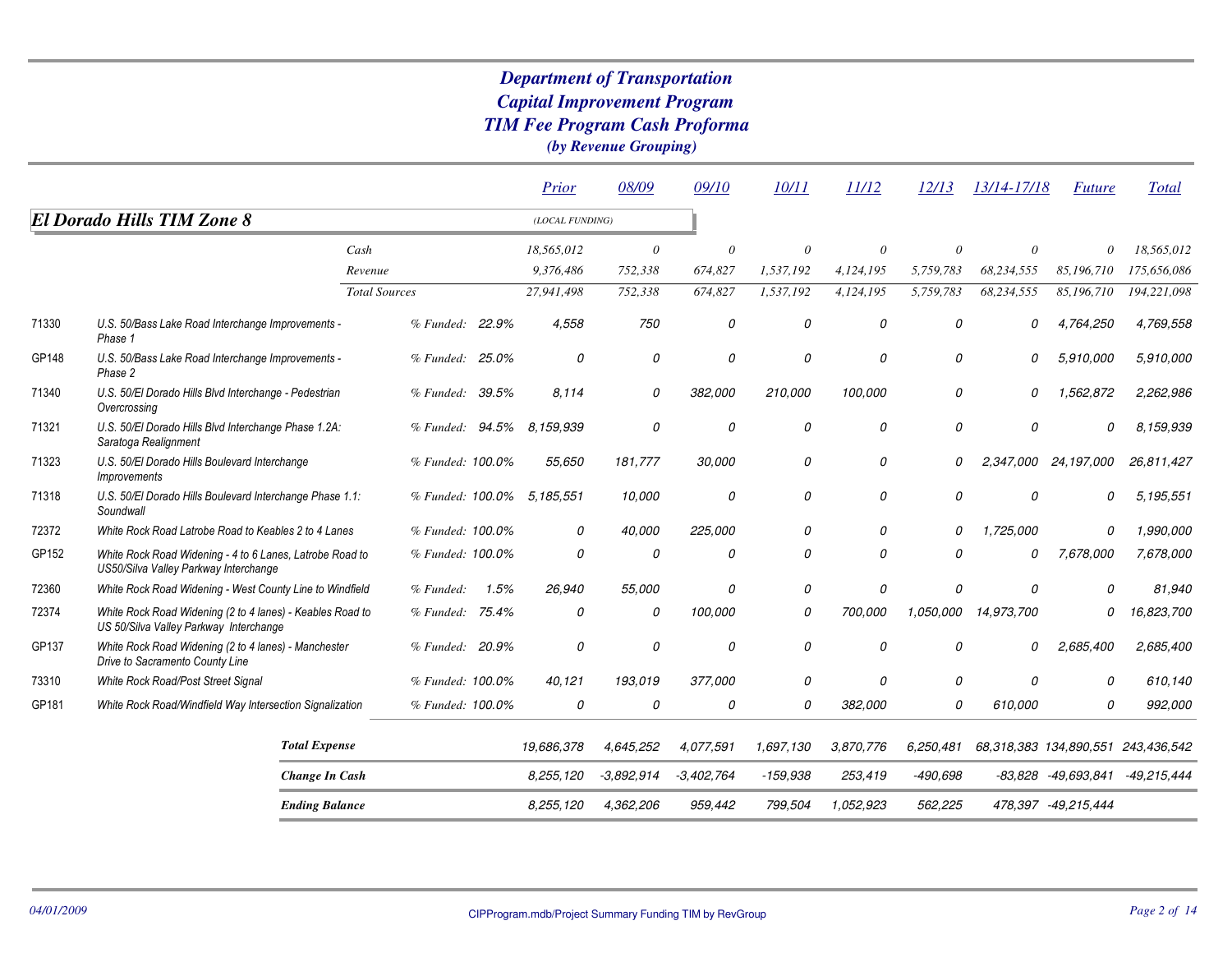|       |                                                                                          |                      |                 |       | <b>Prior</b>    | 08/09      | 09/10      | 10/11     | 11/12     | <u>12/13</u> | <u>13/14-17/18</u> | <i>Future</i> | Total      |
|-------|------------------------------------------------------------------------------------------|----------------------|-----------------|-------|-----------------|------------|------------|-----------|-----------|--------------|--------------------|---------------|------------|
|       | 2004 GP EDH TIM Blackstone Prepayment                                                    |                      |                 |       | (LOCAL FUNDING) |            |            |           |           |              |                    |               |            |
|       |                                                                                          | Cash                 |                 |       | 23,288,440      | $\theta$   | 0          | $\theta$  | $\theta$  | $\theta$     | $\theta$           | 0             | 23,288,440 |
|       |                                                                                          | Revenue              |                 |       | 1,222,013       | $\theta$   | 0          | $\theta$  | $\theta$  | $\theta$     | $\theta$           | 0             | 1,222,013  |
|       |                                                                                          | <b>Total Sources</b> |                 |       | 24,510,453      | 0          | $\theta$   | 0         | 0         | 0            | $\theta$           | 0             | 24,510,453 |
|       | Pend Reimb 3-Pending Reimbursement Agreements-El Dorado Hills TIM                        |                      | % Funded:       | 3.0%  | 2               | 0          | 0          | 0         | 0         | 0            | 0                  | 1,425,000     | 1,425,002  |
| 72403 | Latrobe Road Widening (2 to 4 lane) - Suncast Lane to<br>Golden Foothill Parkway (South) |                      | % Funded: 84.1% |       | 2,551,719       | 5,739,830  | 1,600,000  | 0         | 0         | 0            | 0                  | 0             | 9,891,549  |
| 72402 | Latrobe Road Widening (4 to 6 Lanes) - US 50 to White<br>Rock Road                       |                      | % Funded:       | 92.6% | 3,022,882       | 118,658    | 0          | 0         | 0         | 0            | 0                  | 0             | 3,141,540  |
| 72401 | White Rock Road Realignment - Manchester Drive to<br>Latrobe Road                        |                      | % Funded: 95.0% |       | 3,952,298       | 3,230,000  | 0          | 0         | 0         | 0            | 0                  | 0             | 7,182,298  |
|       | <b>Total Expense</b>                                                                     |                      |                 |       | 9,526,901       | 9.088.488  | 1,600,000  | 0         | 0         | 0            | 0                  | 1,425,000     | 21,640,389 |
|       | Change In Cash                                                                           |                      |                 |       | 14,983,552      | -9,088,488 | -1,600,000 | 0         | 0         | 0            | 0                  | $-1,425,000$  | 2,870,064  |
|       | <b>Ending Balance</b>                                                                    |                      |                 |       | 14,983,552      | 5,895,064  | 4,295,064  | 4,295,064 | 4,295,064 | 4,295,064    | 4,295,064          | 2,870,064     |            |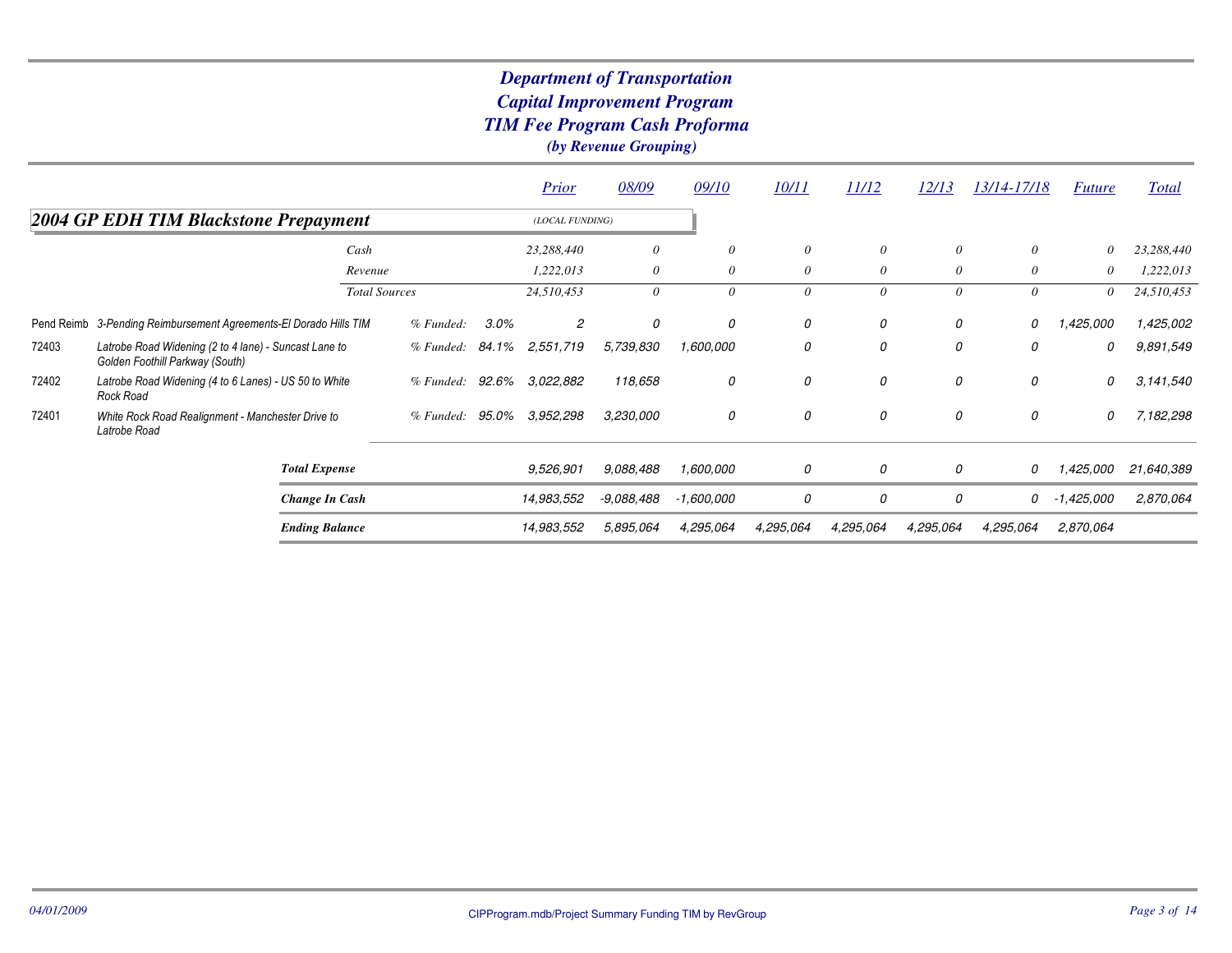|       |                                                                                          |                      |       | Prior           | 08/09         | 09/10   | 10/11         | 11/12    | 12/13         | 13/14-17/18 | <i>Future</i>     | Total        |
|-------|------------------------------------------------------------------------------------------|----------------------|-------|-----------------|---------------|---------|---------------|----------|---------------|-------------|-------------------|--------------|
|       | <b>Developer Advance - EDH TIM</b>                                                       |                      |       | (LOCAL FUNDING) |               |         |               |          |               |             |                   |              |
|       |                                                                                          | Cash                 |       | 7,178,398       | 138,586       | 105,000 | 60,000        | $\theta$ | $\theta$      | 10,000      | 29,656,139        | 37,148,123   |
|       |                                                                                          | <b>Total Sources</b> |       | 7,178,398       | 138,586       | 105,000 | 60,000        | $\theta$ | $\theta$      | 10,000      | 29,656,139        | 37,148,123   |
| 66109 | Bass Lake Road Full Improvements - Phase 1A                                              | % Funded: 96.6%      |       | 155,230         | 37,800        | 0       | 0             | 0        | 0             | 0           | 11,029,829        | 11,222,859   |
| GP125 | Country Club Drive Ext. - Silver Dove Rd to west Bass Lake<br>Hills SP Boundary          | % Funded: 100.0%     |       | 0               | 0             | 0       | 0             | 0        | 0             | 0           | 7.019.000         | 7,019,000    |
| GP124 | Country Club Drive Extension - Bass Lake Road to Silver<br>Dove Road                     | % Funded: 100.0%     |       | 0               | 0             | 0       | 0             | 0        | 0             | 10,000      | 1,457,310         | 1,467,310    |
| 72332 | El Dorado Hills Boulevard/Francisco Drive Intersection<br>Alignment                      | % Funeded:           | 2.2%  | 254,214         | 45,786        | 0       | 0             | 0        | 0             | 0           | 0                 | 300,000      |
| 72403 | Latrobe Road Widening (2 to 4 lane) - Suncast Lane to<br>Golden Foothill Parkway (South) | % Funded:            | 6.8%  | 800,000         | 0             | 0       | 0             | 0        | 0             | 0           | 0                 | 800,000      |
| 72402 | Latrobe Road Widening (4 to 6 Lanes) - US 50 to White<br>Rock Road                       | % Funded:            | 7.4%  | 250,000         | 0             | 0       | $\mathcal{O}$ | 0        | 0             | 0           | 0                 | 250,000      |
| 66116 | Latrobe Road/White Rock Road Connector (New Road)                                        | % Funded:            | 0.9%  | 2,450           | 55,000        | 105.000 | 60.000        | 0        | 0             | 0           | 0                 | 222,450      |
| 72401 | White Rock Road Realignment - Manchester Drive to<br>Latrobe Road                        | % Funded:            | 5.0%  | 375,000         | 0             | 0       | 0             | 0        | 0             | 0           | 0                 | 375,000      |
| 72360 | White Rock Road Widening - West County Line to Windfield                                 | % Funded:            | 98.5% | 5.341.504       |               | 0       | 0             | 0        | 0             | 0           | 0                 | 5,341,504    |
| GP137 | White Rock Road Widening (2 to 4 lanes) - Manchester<br>Drive to Sacramento County Line  | % Funded: 79.1%      |       | 0               | $\mathcal{O}$ | 0       | $\Omega$      | 0        | $\mathcal{O}$ | 0           | 10,150,000        | 10,150,000   |
|       | <b>Total Expense</b>                                                                     |                      |       | 7,178,398       | 138,586       | 105,000 | 60,000        | 0        | $\mathcal{O}$ |             | 10,000 29,656,139 | 37, 148, 123 |
|       | <b>Change In Cash</b>                                                                    |                      |       | 0               | 0             | 0       | 0             | 0        | 0             | 0           | 0                 |              |
|       | <b>Ending Balance</b>                                                                    |                      |       | 0               | 0             | 0       | 0             | 0        | 0             | 0           | 0                 |              |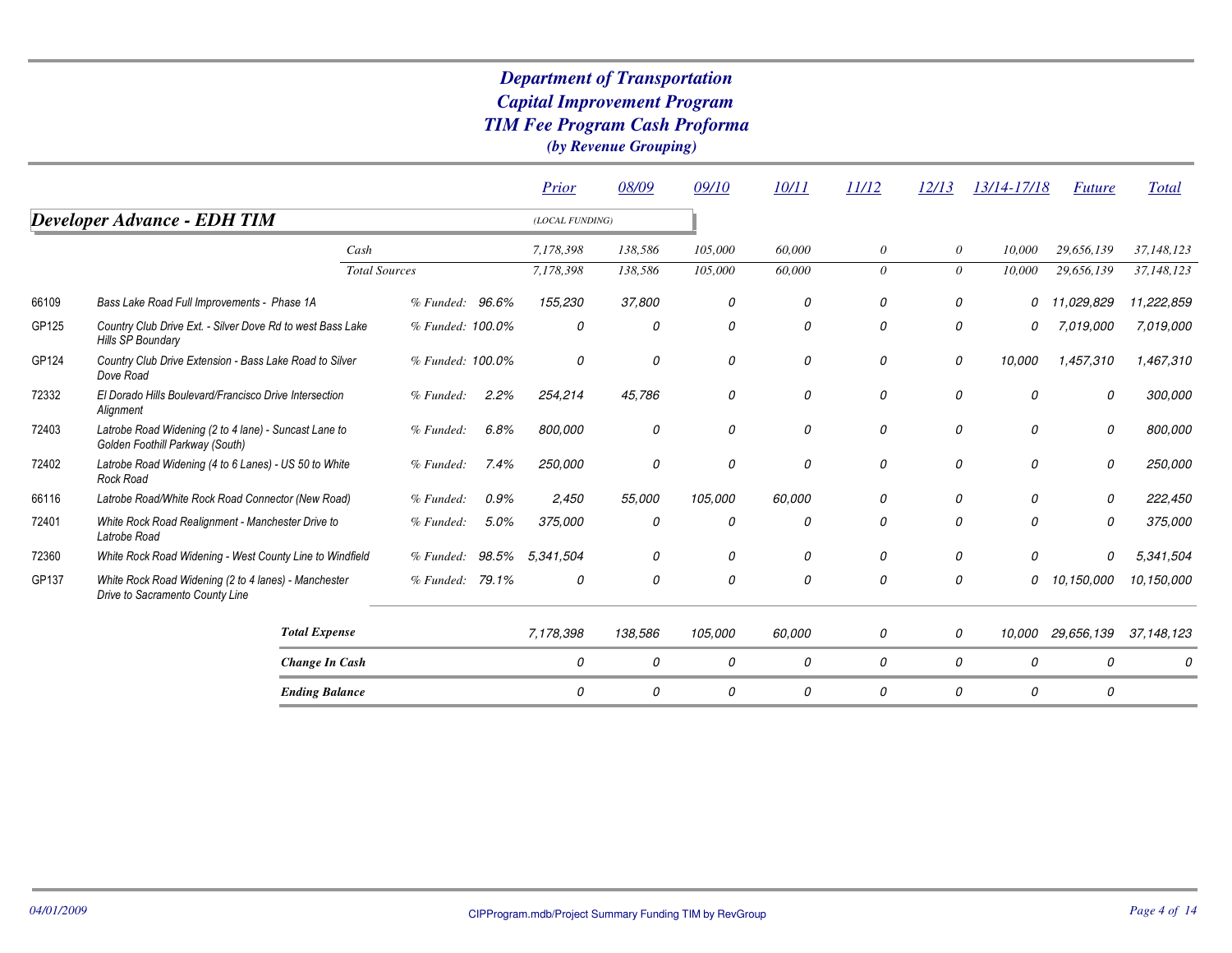|                 |                                                                                         |                       |                  | <b>Prior</b>    | 08/09        | 09/10      | 10/11       | 11/12              | 12/13        | 13/14-17/18 | <i>Future</i>          | <b>Total</b> |
|-----------------|-----------------------------------------------------------------------------------------|-----------------------|------------------|-----------------|--------------|------------|-------------|--------------------|--------------|-------------|------------------------|--------------|
|                 | Silva Valley Interchange Set Aside                                                      |                       |                  | (LOCAL FUNDING) |              |            |             |                    |              |             |                        |              |
|                 |                                                                                         | Cash                  |                  | 19,695,570      | $\theta$     | $\theta$   | 0           | $32,000,000 \star$ | $\theta$     | 0           | 0                      | 51,695,570   |
|                 |                                                                                         | Revenue               |                  | 6,647,689       | 1,236,238    | 423,004    | 1,060,174   | 2,570,267          | 4,073,988    | 33,428,410  | 27,171,678             | 76,611,448   |
|                 |                                                                                         | <b>Total Sources</b>  |                  | 26,343,259      | 1,236,238    | 423,004    | 1,060,174   | 34,570,267         | 4,073,988    | 33,428,410  | 27,171,678             | 128,307,018  |
| Affordable      | 1-Affordable Housing TIM Fee Reserve                                                    |                       | % Funded: 12.7%  | 0               | 180,433      | 81,039     | 154,403     | 164,735            | 175,595      | 595,586     | 1,191,172              | 2,542,963    |
| Appr Reimb      | 2-Approved Reimbursement Agreements Silva Valley<br>Interchange                         |                       | % Funded: 100.0% | 816,262         | $-1,075,000$ | 0          | 0           | 0                  | $-1,080,000$ | 0           | 0                      | $-1,338,738$ |
| Pend Reimb      | 3-Pending Reimbursement Agreements-Silva Valley<br>Interchange                          |                       | % Funded: 100.0% |                 | 0            | 0          | 0           | 0                  | 0            | 0           | 30,720,826             | 30,720,827   |
| 71335           | Country Club Dr. - Silva Valley Parkway to the "Old Lincoln"<br>Highway"                |                       | % Funded: 100.0% | 205,934         | 425,291      | 3,995,000  | 4,176,000   | 3,410,000          | 0            | 0           | 0                      | 12,212,225   |
| 71345           | Silva Valley Parkway Interchange - Phase 3 - On Ramps<br>and Auxiliary Lanes on U.S. 50 |                       | % Funded: 100.0% | 0               | 0            | 0          | 0           | 0                  | 0            | 10,500,000  | 0                      | 10,500,000   |
| 72370           | Silva Valley Parkway Widening (2 to 4 Lanes)                                            |                       | % Funded: 100.0% | 0               | 220,000      | 2,515,000  | 0           | 0                  | 0            | 0           | 0                      | 2,735,000    |
| <b>TIM Prog</b> | <b>TIM Fee Program Projects</b>                                                         |                       | % Funded:        | 4.9%<br>133,390 | 11,600       | 11,600     | 11,600      | 11,600             | 11,600       | 58,000      | O                      | 249,390      |
| 71328           | U.S. 50/Silva Valley Parkway Interchange - Phases 1&2                                   |                       | % Funded: 100.0% | 216,684         | 170,000      | 315,000    | 7,050,000   | 30,000,000         | 14,300,000   | 0           | 0                      | 52,051,684   |
|                 |                                                                                         | <b>Total Expense</b>  |                  | 1,372,271       | $-67.676$    | 6,917,639  | 11,392,003  | 33,586,335         | 13,407,195   | 11,153,586  | 31,911,998 109,673,351 |              |
|                 |                                                                                         | Change In Cash        |                  | 24,970,988      | 1,303,914    | -6.494.635 | -10,331,829 | 983,932            | $-9,333,207$ | 22.274.824  | $-4,740,320$           | 18,633,667   |
|                 |                                                                                         | <b>Ending Balance</b> |                  | 24,970,988      | 26,274,902   | 19,780,267 | 9,448,438   | 10,432,370         | 1,099,163    | 23,373,987  | 18,633,667             |              |

**\* To be determined - These projects are under review for phasing, scope, timing, and funding.**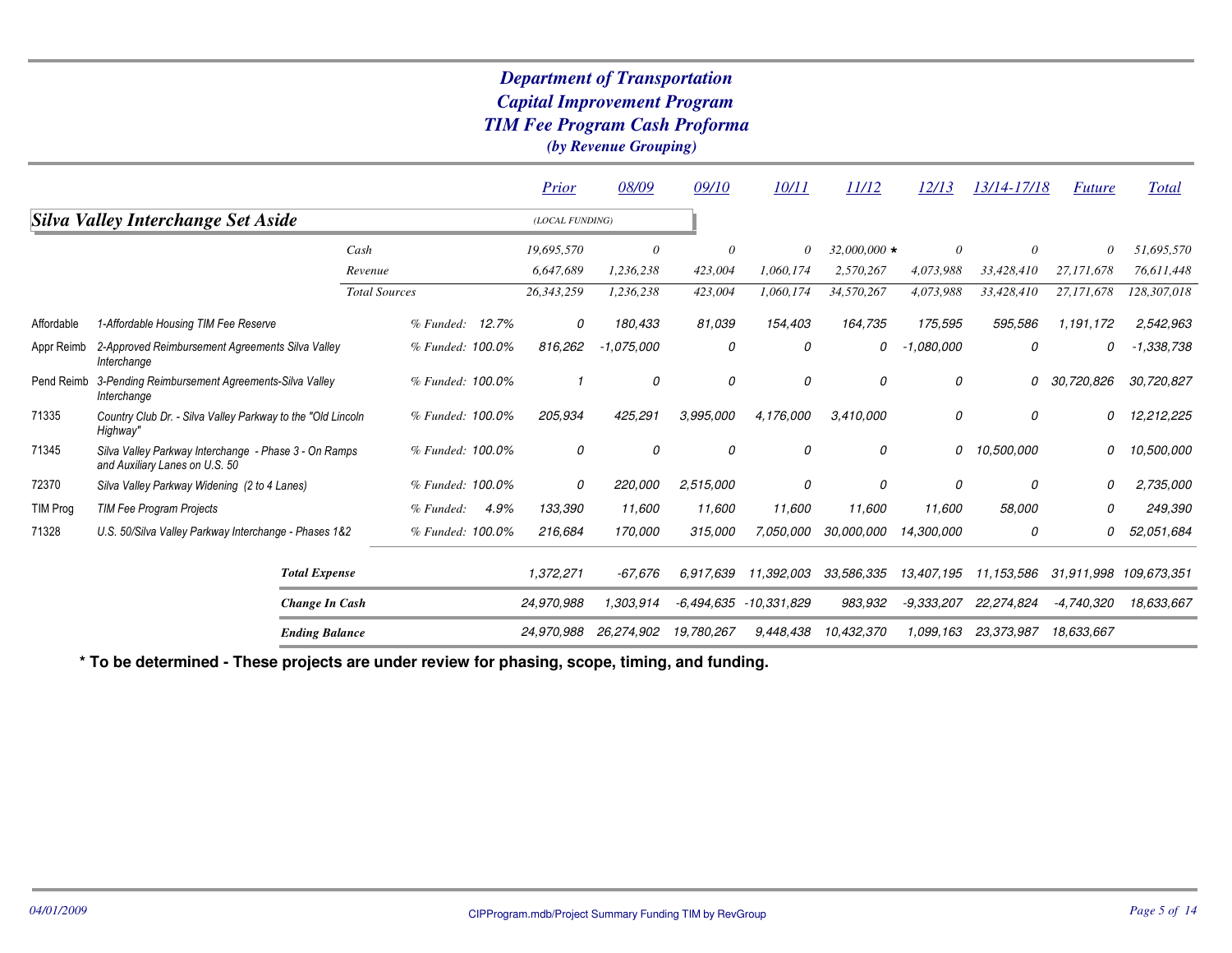|            |                                                                                         |                      |                  |         | Prior                    | 08/09     | 09/10     | 10/11     | 11/12     | 12/13     | 13/14-17/18 | <b>Future</b> | <b>Total</b> |
|------------|-----------------------------------------------------------------------------------------|----------------------|------------------|---------|--------------------------|-----------|-----------|-----------|-----------|-----------|-------------|---------------|--------------|
|            | <b>TIM Zones 1 - 7</b>                                                                  |                      |                  |         | (LOCAL FUNDING)          |           |           |           |           |           |             |               |              |
|            |                                                                                         | Cash                 |                  |         | 16,526,005               | 0         | $\theta$  | 0         |           | $\theta$  | 0           | $\theta$      | 16,526,005   |
|            |                                                                                         | Revenue              |                  |         | 9,727,512                | 3,202,698 | 2,939,573 | 2,939,573 | 6,058,871 | 9,193,535 | 82,308,265  | 70,869,929    | 187,239,956  |
|            |                                                                                         | <b>Total Sources</b> |                  |         | 26,253,517               | 3,202,698 | 2,939,573 | 2,939,573 | 6,058,871 | 9,193,535 | 82,308,265  | 70,869,929    | 203,765,961  |
| Affordable | 1-Affordable Housing TIM Fee Reserve                                                    |                      | % Funded:        | 34.5%   | 0                        | 467,445   | 563,162   | 428,116   | 388,330   | 396,254   | 1,553,424   | 3,106,848     | 6,903,579    |
| Appr Reimb | 2-Approved Reimbursement Agreements - TIM Zones 1-7                                     |                      | % Funded:        | 85.0%   | 445,756                  | 170,024   | 641,732   | 32,211    | 0         | 0         | 0           | 0             | 1,289,723    |
|            | Pend Reimb 3-Pending Reimbursement Agreements Missouri Flat<br>MC&FP                    |                      | % Funded: 13.0%  |         | 0                        | 0         | 0         | 0         | 0         | 0         | 0           | 3,289,080     | 3,289,080    |
|            | Pend Reimb 3-Pending Reimbursement Agreements TIM Zones 1-7                             |                      | % Funded: 100.0% |         | $\overline{\mathcal{A}}$ | 0         | 51,525    | 825.343   | 1,108,168 | 1,556,119 | 9,276,495   | 5,596,000     | 18,413,654   |
| GP166      | Bass Lake Road Widening - U.S. 50 to Silver Springs<br>Parkway, Phase 1B                |                      | % Funded: 100.0% |         | 0                        | 0         | 0         | 0         | $\Omega$  | 0         | 0           | 19,030,000    | 19,030,000   |
| 77119      | <b>Blair Road Bridge Replacement</b>                                                    |                      | % Funded:        | $0.0\%$ | $\Omega$                 | $\Omega$  | 0         | 0         | 0         | 0         | 0           | 0             | O            |
| GP144      | Cameron Park Drive Widening - Palmer Drive to Meder Road                                |                      | % Funded: 100.0% |         | $\mathcal{O}$            | $\Omega$  | 0         | 0         | $\Omega$  | O         | 0           | 15,370,000    | 15,370,000   |
| 72364      | Cameron Park Drive/Country Club Drive/Palmer Drive<br>Intersection Improvements         |                      | % Funded: 100.0% |         | 1,690,257                | 754,825   | 0         | 0         | 0         | $\Omega$  | 0           | 0             | 2,445,082    |
| 73150      | Cameron Park Drive/Green Valley Road Intersection<br><i><b>Improvements</b></i>         |                      | % Funded: 100.0% |         | 148                      | 250,827   | 500.000   | 120,000   | 0         | $\Omega$  | 5.670.000   | $\Omega$      | 6,540,975    |
| 72366      | Cameron Park Drive/La Canada Drive Intersection<br><i>Improvements</i>                  |                      | % Funded: 100.0% |         | 627,017                  | 1,575,500 | 0         | 0         | 0         | 0         | 0           | 0             | 2,202,517    |
| 72367      | Cameron Park Widening - 3-Lane Divided to Modified 4-<br>Lane from Durock Road to Coach |                      | % Funded: 100.0% |         | 350                      | 0         | 0         | 0         | 120,000   | 300,000   | 8,668,000   | Ω             | 9,088,350    |
| 72334      | Diamond Springs Parkway - Phase 1                                                       |                      | % Funded:        | 12.1%   | 780.906                  | 810.951   | 1,454,528 | 510,000   | 0         | 0         | 0           | 0             | 3,556,385    |
| 72368      | Diamond Springs Parkway - Phase 2                                                       |                      | % Funded: 100.0% |         | 0                        | 0         | 0         | 0         | 0         | $\Omega$  | $\Omega$    | 1,126,000     | 1,126,000    |
| GP171      | Durock Road Widening - Robin Lane to South Shingle Road                                 |                      | % Funded: 100.0% |         | 0                        | 0         | 0         | 200,000   | 740,000   | 0         | 8,240,000   | 0             | 9,180,000    |
| 73354      | Durock Road/Business Drive Intersection Signalization                                   |                      | % Funded:        | 55.1%   | 243,050                  | 57,050    | 2,157,950 | 0         | $\Omega$  | $\Omega$  | 0           | 0             | 2,458,050    |
| 77109      | Green Valley Road at Tennessee Creek - Bridge<br>Replacement                            |                      | % Funded:        | 6.5%    | 113,270                  | 78,963    | 150,000   | 150,000   | 0         | 0         | 0           | 0             | 492,233      |
| 77114      | Green Valley Road at Weber Creek - Bridge Replacement                                   |                      | % Funded:        | 4.8%    | 52,782                   | 13,150    | 41,800    | 0         | 100,000   | 293.059   | $\Omega$    | 0             | 500,791      |
| 72355      | Green Valley Road Widening - County Line to Francisco<br>Drive                          |                      | % Funded:        | 25.3%   | 2,307,427                | 7,172     | 20,908    | 0         | $\Omega$  | 0         | 0           | 0             | 2,335,507    |
| GP179      | Green Valley Road Widening - Deer Valley Road East to<br>Lotus Road                     |                      | % Funded: 100.0% |         | 0                        | 0         | $\Omega$  | 0         |           | O         |             | .900.000      | 5,900,000    |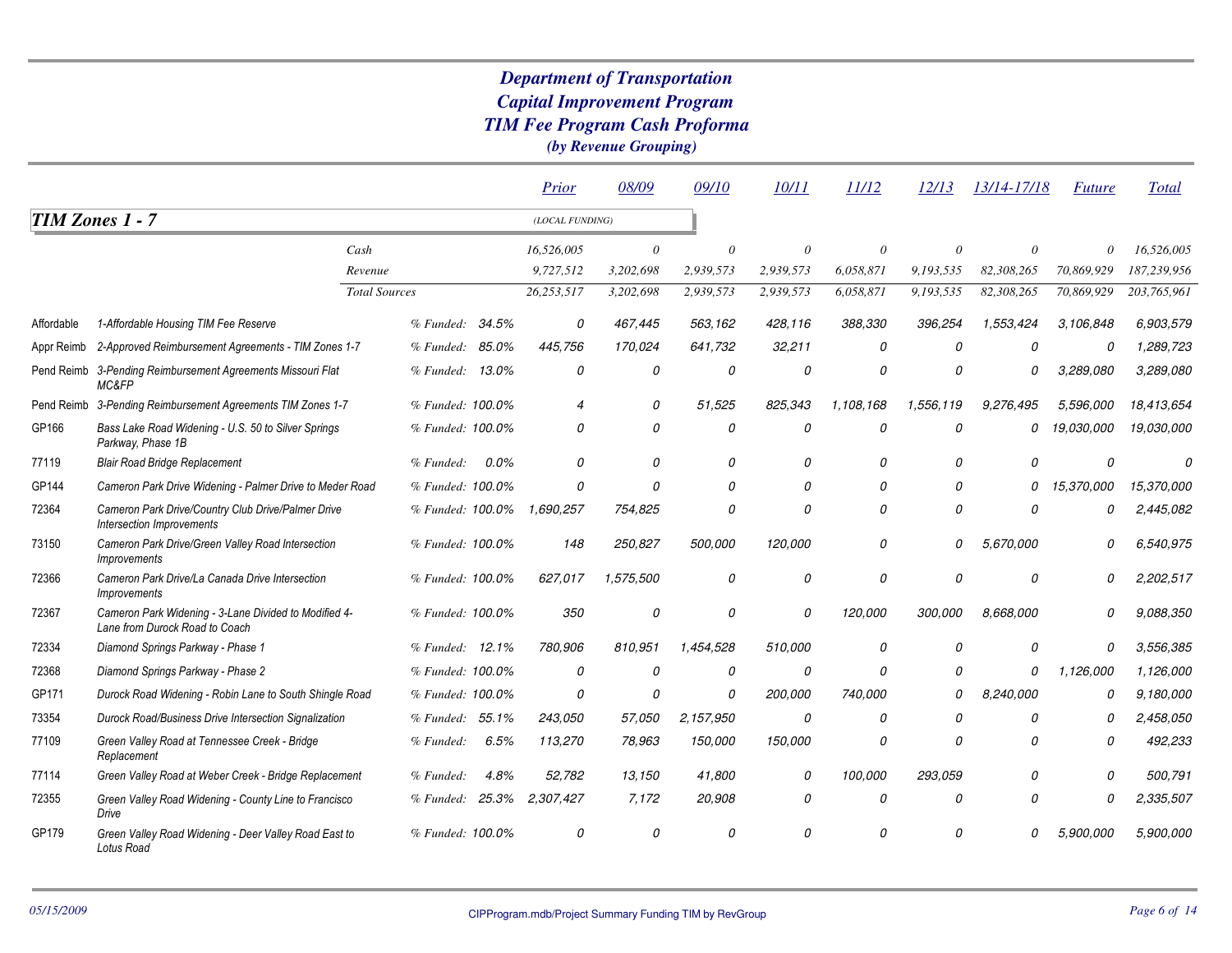# *Capital Improvement Program TIM Fee Program Cash ProformaDepartment of Transportation*

*(by Revenue Grouping)*

|                 |                                                                                   |                      |                    | Prior           | 08/09     | 09/10         | 10/11     | 11/12     | 12/13         | 13/14-17/18 | <b>Future</b> | <b>Total</b> |
|-----------------|-----------------------------------------------------------------------------------|----------------------|--------------------|-----------------|-----------|---------------|-----------|-----------|---------------|-------------|---------------|--------------|
|                 | TIM Zones 1 - 7                                                                   |                      |                    | (LOCAL FUNDING) |           |               |           |           |               |             |               |              |
|                 |                                                                                   | Cash                 |                    | 16,526,005      | $\theta$  | $\theta$      | 0         |           |               | $\theta$    | $\Omega$      | 16,526,005   |
|                 |                                                                                   | Revenue              |                    | 9,727,512       | 3,202,698 | 2,939,573     | 2.939.573 | 6,058,871 | 9,193,535     | 82,308,265  | 70,869,929    | 187.239.956  |
|                 |                                                                                   | <b>Total Sources</b> |                    | 26,253,517      | 3,202,698 | 2,939,573     | 2,939,573 | 6,058,871 | 9,193,535     | 82,308,265  | 70,869,929    | 203,765,961  |
| 71375           | Headington Road Extension - Missouri Flat Road to El<br>Dorado Road               |                      | % Funded: 100.0%   | 232,948         | 227,355   | 272,500       | 0         | 0         | 0             | 7,949,300   | 0             | 8,682,103    |
| GP163           | Missouri Flat Rd Two-Way Left Turn Lane - El Dorado Rd to<br><b>Headington Rd</b> |                      | % Funded: 100.0%   | 0               | 0         | 0             | 0         | 0         | 0             | 0           | 1,482,000     | 1,482,000    |
| GP155           | Mother Lode Drive - Greenstone Road to Pleasant Valley<br>Road                    |                      | % Funded: 100.0%   | 0               | 0         | 0             | 0         | 0         | 0             | 0           | 4,848,000     | 4,848,000    |
| 73307           | Mother Lode Drive/Pleasant Valley Road Intersection<br><i><b>Improvements</b></i> |                      | % Funded: 100.0%   | 78,314          | 0         | 0             | 0         | 0         | 0             | 0           | 7,703,800     | 7,782,114    |
| 73320           | Pleasant Valley Road (SR 49)/Patterson Drive Intersection<br>Signalization        |                      | % Funded: 82.1%    | 220,307         | 188,000   | 844,500       | 300.000   | 0         | $\mathcal{O}$ | 0           | 3.830.000     | 5,382,807    |
| 73358           | Pleasant Valley Road at Oak Hill Road Intersection<br><i><b>Improvements</b></i>  |                      | % Funded: 10.0%    | 0               | 2,000     | 22,000        | 76,000    | 0         | 0             | 0           | 0             | 100,000      |
| GP173           | Pleasant Valley Road Widening - Pearl Place to Big Cut<br>Road in Diamond Springs |                      | % Funded: 100.0%   | 0               | 0         | 0             | 0         | 0         | 0             | 0           | 3,440,000     | 3,440,000    |
| GP174           | Pleasant Valley Road Widening from Big Cut Road to Cedar<br>Ravine Road           |                      | % Funded: 100.0%   | 0               | 0         | 0             | 0         | 0         | $\Omega$      | 0           | 2,804,000     | 2,804,000    |
| GP160           | Pleasant Valley Road Widening from El Dorado Road to<br>State Route 49            |                      | % Funded: 100.0%   | 0               | 0         | 0             | 0         | 0         | 0             | 0           | ,279,000      | 1,279,000    |
| GP175           | Ponderosa Road Widening from North Shingle Road to<br>Meder Road                  |                      | % Funded: 100.0%   | 0               | 0         | 0             | 0         | 0         | 0             | O           | 3,440,000     | 3,440,000    |
| Reserve-Co      | Reserve for Award of Construction Contracts                                       |                      | % Funded:<br>0.0%  | 0               | 0         | $\mathcal{O}$ | 0         | 0         | 0             | 0           | $\Omega$      | 0            |
| 66108           | Silver Springs Pkwy to Bass Lake Rd (south segment)                               |                      | 15.9%<br>% Funded: | $\mathcal{O}$   | 0         | 1,000,000     | 0         | $\Omega$  | $\Omega$      | 0           | 0             | 1.000.000    |
| 77115           | Sly Park Road at Clear Creek Crossing - Bridge<br>Rehabilitation                  |                      | 2.9%<br>% Funded:  | 23,431          | 25,395    | 0             | 5.178     | 64,922    | $\Omega$      | 0           | 0             | 118,926      |
| GP177           | State Route 49 Passing Lanes from SR93 (in Cool) to the<br>northern County Line   |                      | % Funded: 100.0%   | 0               | 0         | 0             | 0         | 0         | 0             | 0           | 4,285,000     | 4,285,000    |
| GP176           | State Route 49 Widening from Pleasant Valley Road to<br>Missouri Flat Road        |                      | % Funded: 100.0%   | 0               | 0         | 0             | 0         | 0         | $\theta$      | 0           | 9,703,000     | 9,703,000    |
| <b>TIM Prog</b> | <b>TIM Fee Program Projects</b>                                                   |                      | 69.6%<br>% Funded: | 452,037         | 36,000    | 147,000       | 436,000   | 436,000   | 436,000       | 580,000     | 1.000.000     | 3,523,037    |
| GP150           | U.S. 50 Auxiliary Lane Eastbound - Cambridge to Ponderosa                         |                      | % Funded: 50.0%    | 0               | 0         | $\Omega$      | 0         | $\Omega$  | $\theta$      | 0           | 7,275,000     | 7,275,000    |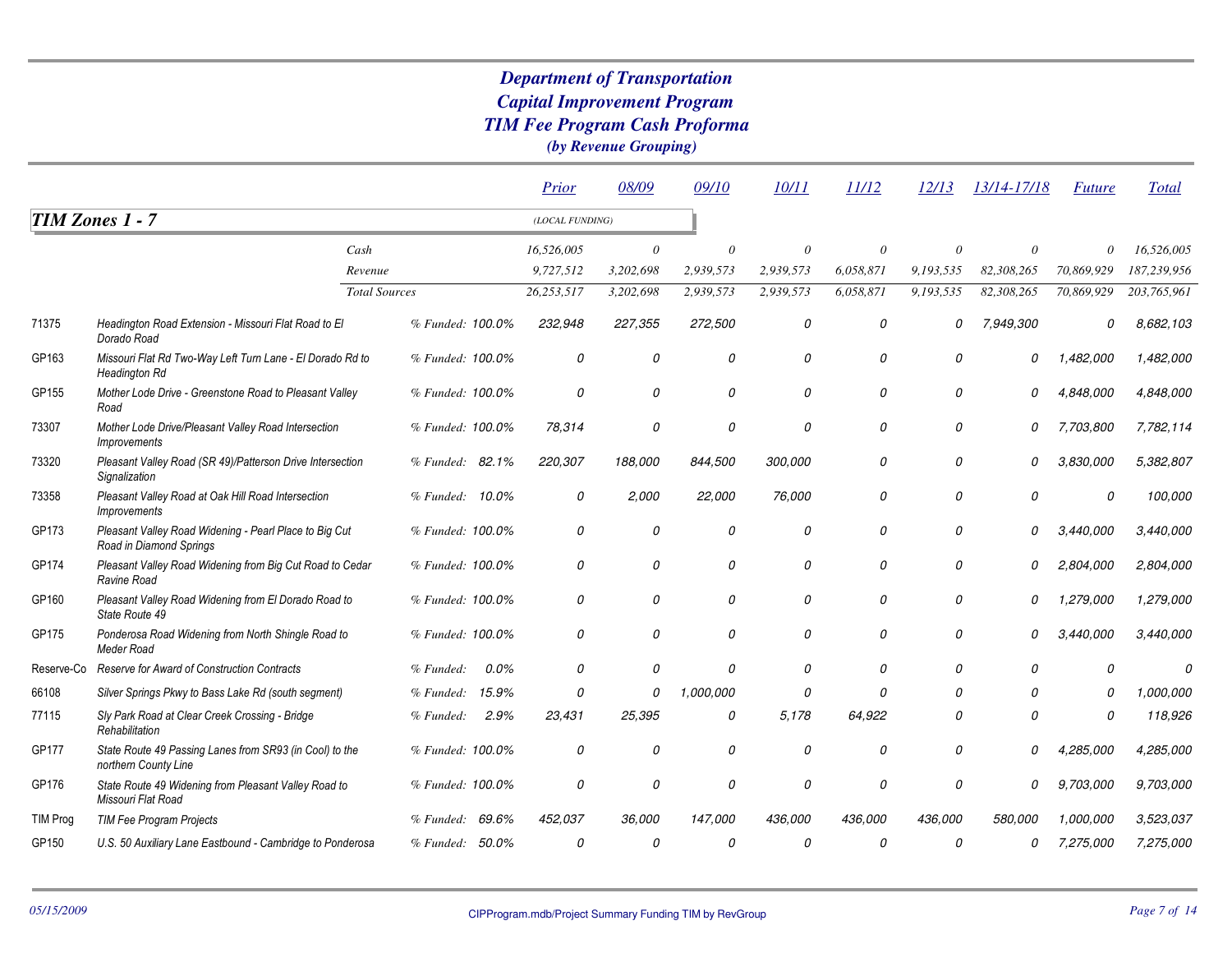|       |                                                                                        |                      |         | Prior           | 08/09     | 09/10         | 10/11     | 11/12         | 12/13     | 13/14-17/18 | <b>Future</b> | <b>Total</b> |
|-------|----------------------------------------------------------------------------------------|----------------------|---------|-----------------|-----------|---------------|-----------|---------------|-----------|-------------|---------------|--------------|
|       | TIM Zones 1 - 7                                                                        |                      |         | (LOCAL FUNDING) |           |               |           |               |           |             |               |              |
|       |                                                                                        | Cash                 |         | 16,526,005      | $\theta$  | $\theta$      | 0         | $\theta$      | $\Omega$  | $\theta$    | 0             | 16,526,005   |
|       |                                                                                        | Revenue              |         | 9,727,512       | 3,202,698 | 2,939,573     | 2,939,573 | 6,058,871     | 9,193,535 | 82,308,265  | 70,869,929    | 187,239,956  |
|       |                                                                                        | <b>Total Sources</b> |         | 26,253,517      | 3,202,698 | 2,939,573     | 2,939,573 | 6,058,871     | 9,193,535 | 82,308,265  | 70,869,929    | 203,765,961  |
| 71330 | U.S. 50/Bass Lake Road Interchange Improvements -<br>Phase 1                           | % Funded:            | 22.9%   | 4,557           | 750       | 0             | 0         | $\mathcal{O}$ | 0         | 0           | 4,764,250     | 4,769,557    |
| GP148 | U.S. 50/Bass Lake Road Interchange Improvements -<br>Phase 2                           | % Funded: 25.0%      |         | 0               | 0         | 0             | 0         | 0             | 0         | 0           | 5,910,000     | 5,910,000    |
| 71332 | U.S. 50/Cambridge Road Interchange Improvements -<br>Phase 1                           | % Funded: 49.8%      |         | 149             | 0         | $\mathcal{O}$ | 0         | 0             | 0         | 0           | 5,303,500     | 5,303,649    |
| GP149 | U.S. 50/Cambridge Road Interchange Improvements -<br>Phase 2                           | % Funded: 50.0%      |         | 0               | 0         | 0             | 0         | 0             | 0         | 0           | 7,750,000     | 7,750,000    |
| 72359 | U.S. 50/Cameron Park Drive Interchange Alternatives Study                              | % Funded: 50.0%      |         | 2,995           | 3,472     | 0             | 0         | 0             | 0         | 0           | 59.028        | 65,495       |
| 72361 | U.S. 50/Cameron Park Drive Interchange Improvements -<br>Phase 1                       | % Funded: 50.1%      |         | 445,028         | 115,730   | 15,000        | 430,000   | 800,000       | 800,000   | 26,860,000  | 0             | 29,465,758   |
| 71347 | U.S. 50/El Dorado Road Interchange Improvements -<br>Phase 1                           | % Funded: 48.2%      |         | 20,884          | 7,871     | 0             | 0         | 0             | 0         | 0           | 1,679,130     | 1,707,884    |
| 71376 | U.S. 50/El Dorado Road Interchange Phase 2                                             | % Funded:            | 50.0%   | 0               | 0         | 0             | 0         | 0             | $\Omega$  | 0           | 3,632,500     | 3,632,500    |
| 71317 | U.S. 50/Missouri Flat Road Interchange Improvements -<br>Phase 1A                      | % Funded:            | $9.0\%$ | 1,765,655       | 1,367,856 | 0             | 0         | 0             | 0         | 0           | 0             | 3,133,511    |
| 71336 | U.S. 50/Missouri Flat Road Interchange Improvements -<br>Phase 1B                      | % Funded:            | 1.7%    | 447,043         | 206,071   | 0             | 0         | 0             | 0         | 0           | 0             | 653.114      |
| 71346 | U.S. 50/Missouri Flat Road Interchange Improvements -<br>Phase 1C Riparian Restoration | % Funded:            | 3.9%    | 0               | 62,500    | 0             | 0         | 0             | 0         | 0           | 0             | 62,500       |
| 71338 | U.S. 50/Ponderosa Rd Interchange - Durock Rd Realignment                               | % Funded:            | 50.0%   | 640             | 0         | 0             | 350,000   | 1,190,000     | 1,980,000 | 0           | O             | 3,520,640    |
| 71339 | U.S. 50/Ponderosa Rd Interchange - N. Shingle Rd<br>Realignment                        | % Funded: 50.0%      |         | 356             | 0         | 0             | 375,000   | 1,684,000     | 2,200,000 | 0           | N             | 4,259,356    |
| 71333 | U.S. 50/Ponderosa Rd/So. Shingle Rd Interchange<br><i>Improvements</i>                 | % Funded:            | 50.0%   | 163,760         | 260,357   | 128,750       | n         |               |           | 11,303,902  | Ω             | 11,856,769   |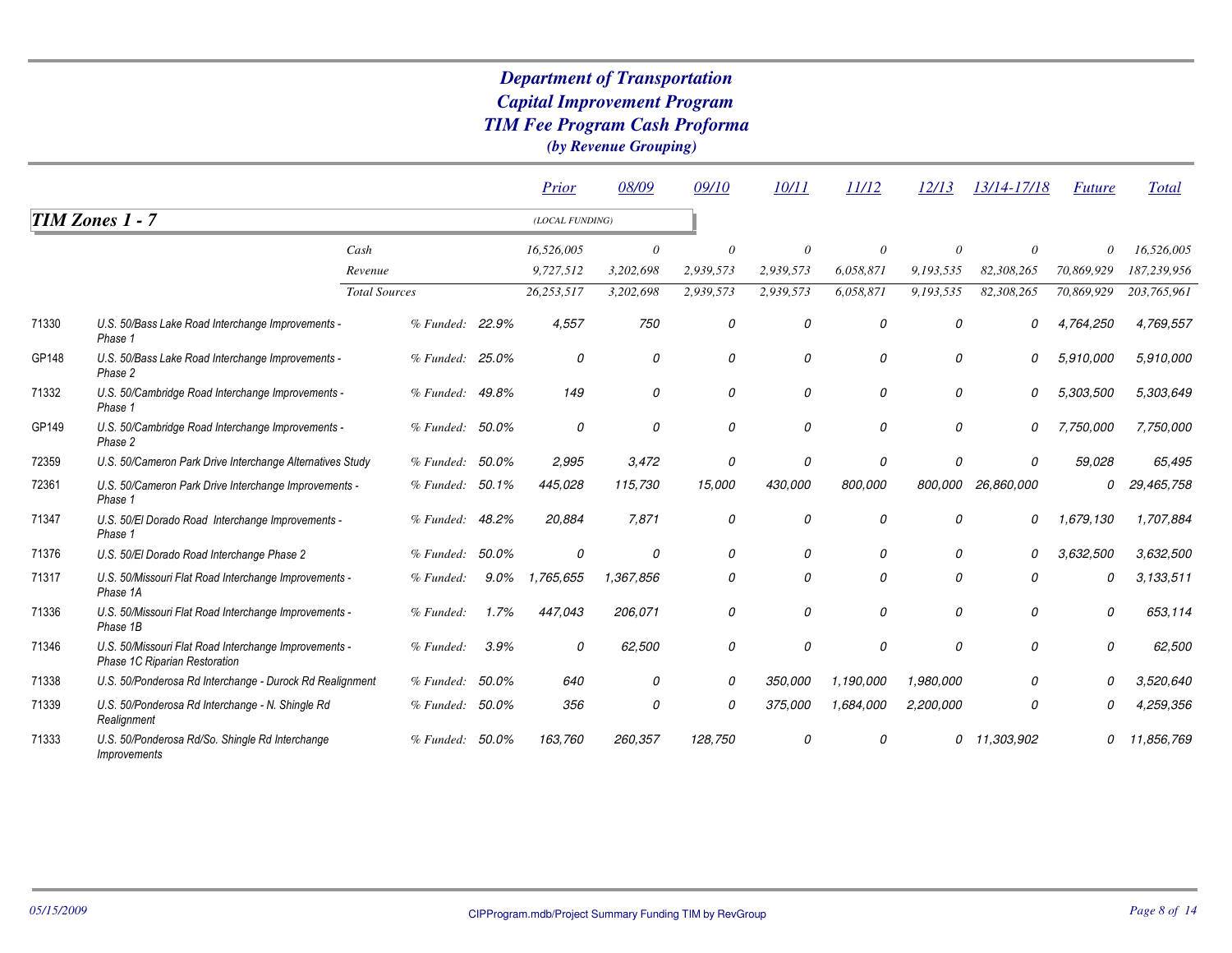# *Capital Improvement Program TIM Fee Program Cash ProformaDepartment of Transportation*

*(by Revenue Grouping)*

|                     |                       | <b>Prior</b>    | 08/09      | 09/10      | 10/11      | 11/12     | <u>12/13</u> | 13/14-17/18 | <i>Future</i>         | <b>Total</b>                       |
|---------------------|-----------------------|-----------------|------------|------------|------------|-----------|--------------|-------------|-----------------------|------------------------------------|
| $TIM\ Zones\ 1 - 7$ |                       | (LOCAL FUNDING) |            |            |            |           |              |             |                       |                                    |
|                     | Cash                  | 16,526,005      | 0          | 0          | 0          | $\theta$  | $\theta$     | $\theta$    | $\theta$              | 16,526,005                         |
|                     | Revenue               | 9,727,512       | 3,202,698  | 2,939,573  | 2,939,573  | 6,058,871 | 9,193,535    | 82,308,265  | 70,869,929            | 187,239,956                        |
|                     | <b>Total Sources</b>  | 26,253,517      | 3,202,698  | 2,939,573  | 2,939,573  | 6,058,871 | 9,193,535    | 82,308,265  | 70,869,929            | 203,765,961                        |
|                     | <b>Total Expense</b>  | 10.119.071      | 6.689.264  | 8.011.355  | 4,237,848  | 6.631.420 | 7,961,432    |             |                       | 80,101,121 133,606,136 257,357,646 |
|                     | Change In Cash        | 16,134,446      | -3,486,566 | -5.071.782 | -1,298,275 | -572.549  | 1,232,103    |             | 2,207,144 -62,736,207 | -53,591,685                        |
|                     | <b>Ending Balance</b> | 16,134,446      | 12,647,881 | 7,576,099  | 6,277,824  | 5,705,275 | 6.937.378    |             | 9,144,522 -53,591,685 |                                    |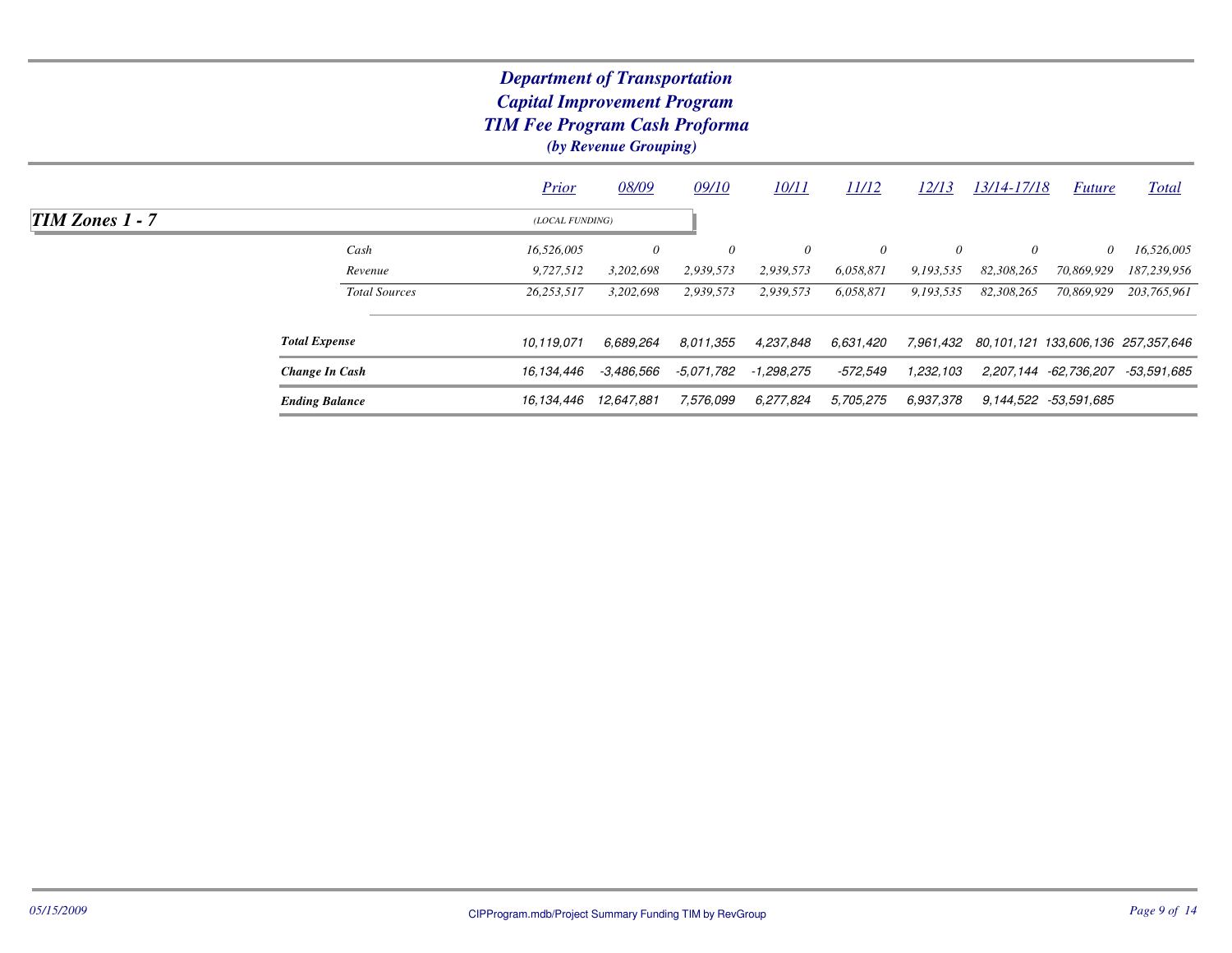|       |                                                                                                   |                      |                  |       | Prior           | 08/09   | 09/10      | 10/11      | 11/12     | 12/13     | 13/14-17/18 | <b>Future</b> | <b>Total</b> |
|-------|---------------------------------------------------------------------------------------------------|----------------------|------------------|-------|-----------------|---------|------------|------------|-----------|-----------|-------------|---------------|--------------|
|       | <b>Developer Advance TIM</b>                                                                      |                      |                  |       | (LOCAL FUNDING) |         |            |            |           |           |             |               |              |
|       |                                                                                                   | Cash                 |                  |       | 251,299         | 927,271 | 13,309,017 | 18,138,658 | 3,619,400 | 1,305,300 | 0           | 6,745,300     | 44,296,245   |
|       |                                                                                                   | <b>Total Sources</b> |                  |       | 251,299         | 927,271 | 13,309,017 | 18,138,658 | 3,619,400 | 1,305,300 | 0           | 6,745,300     | 44,296,245   |
| GP126 | Country Club Drive Realignment - Bass Lake Road to east<br>Bass Lake Hills Specific Plan Boundary |                      | % Funded: 100.0% |       | 0               | 0       | 0          | 0          | 0         | 0         | 0           | 6,745,300     | 6,745,300    |
| 72334 | Diamond Springs Parkway - Phase 1                                                                 |                      | % Funded: 87.9%  |       | 0               | 609,521 | 7,113,817  | 18,126,058 | 0         | 0         | 0           | 0             | 25,849,396   |
| 66114 | Green Valley Road/Deer Valley Road West Intersection<br><i>Improvements</i>                       |                      | % Funded: 100.0% |       | 45,468          | 123,000 | 1,320,000  | 0          | 0         | 0         | 0           | 0             | ,488,468     |
| 66106 | Green Valley Road/Silver Springs Parkway Intersection<br>Signalization                            |                      | % Funded: 50.0%  |       | 30,206          | 44,500  | 770,800    | 0          | 0         | 0         | 0           | 0             | 845,506      |
| 66107 | Silver Springs Pkwy to Green Valley Rd (north segment)                                            |                      | % Funded:        | 50.0% | 15,719          | 34,250  | 4,034,000  | 0          | 0         | 0         | 0           | 0             | 4,083,969    |
| 66108 | Silver Springs Pkwy to Bass Lake Rd (south segment)                                               |                      | % Funded: 84.1%  |       | 159,906         | 116,000 | 70,400     | 12,600     | 3,619,400 | 1,305,300 | 0           | 0             | 5,283,606    |
|       | <b>Total Expense</b>                                                                              |                      |                  |       | 251,299         | 927,271 | 13,309,017 | 18,138,658 | 3,619,400 | 1,305,300 | 0           | 6,745,300     | 44,296,245   |
|       | Change In Cash                                                                                    |                      |                  |       | 0               | 0       | 0          | 0          | 0         | 0         | 0           | 0             | 0            |
|       | <b>Ending Balance</b>                                                                             |                      |                  |       | 0               | 0       | 0          | 0          | 0         | 0         | 0           | 0             |              |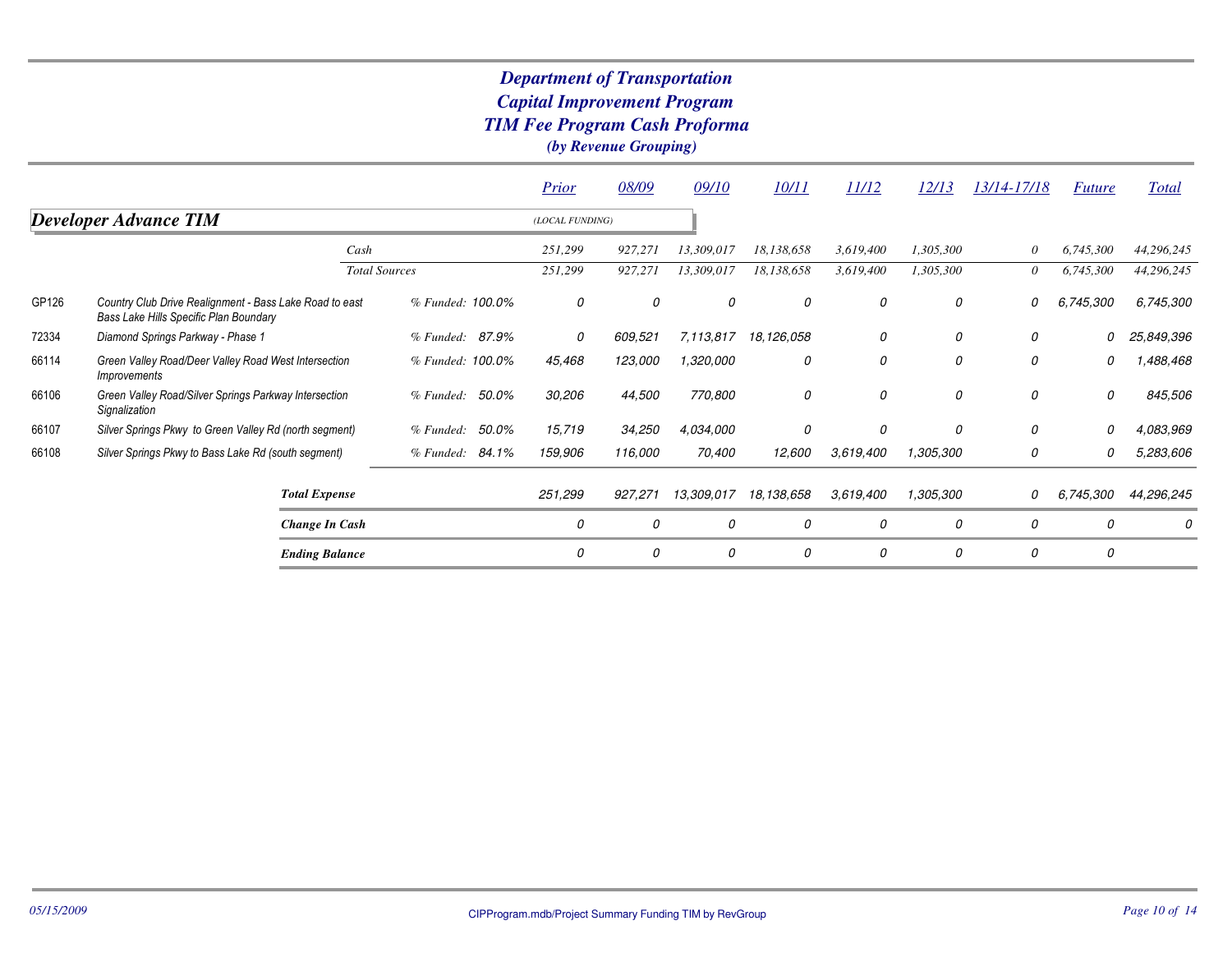|                 |                                                                                               |                      |       | Prior           | 08/09        | 09/10        | 10/11        | 11/12     | 12/13     | 13/14-17/18 | <b>Future</b> | <b>Total</b> |
|-----------------|-----------------------------------------------------------------------------------------------|----------------------|-------|-----------------|--------------|--------------|--------------|-----------|-----------|-------------|---------------|--------------|
|                 | <b>Highway 50 TIM Zones 1 - 8</b>                                                             |                      |       | (LOCAL FUNDING) |              |              |              |           |           |             |               |              |
|                 |                                                                                               | Cash                 |       | 45,428,424      | $\theta$     | $\theta$     | $\theta$     | $\theta$  | $\Omega$  | $\theta$    | $\theta$      | 45,428,424   |
|                 |                                                                                               | Revenue              |       | 9,379,536       | 1,695,225    | 1,182,358    | 1,329,358    | 2,849,058 | 4,173,788 | 43,435,898  | 44,870,426    | 108,915,647  |
|                 |                                                                                               | <b>Total Sources</b> |       | 54,807,960      | 1,695,225    | 1,182,358    | 1,329,358    | 2,849,058 | 4,173,788 | 43,435,898  | 44,870,426    | 154,344,071  |
| Affordable      | 1-Affordable Housing TIM Fee Reserve                                                          | % Funded: 19.9%      |       | $\mathcal{O}$   | 245,235      | 226,516      | 193,606      | 182,604   | 179,896   | 983,532     | 1,967,064     | 3,978,453    |
| 53118           | <b>Commuter Buses</b>                                                                         | % Funded: 100.0%     |       | 1,284,620       | 0            | 0            | 0            | 0         | 0         | 0           | 4,255,000     | 5,539,620    |
| 72355           | Green Valley Road Widening - County Line to Francisco<br>Drive                                | % Funded: 21.6%      |       | 2,000,000       | 0            | 0            | 0            | 0         | $\Omega$  | 0           | 0             | 2,000,000    |
| 73320           | Pleasant Valley Road (SR 49)/Patterson Drive Intersection<br>Signalization                    | % Funded:            | 0.4%  | 25,158          | 0            | 0            | 0            | 0         | 0         | 0           | 0             | 25,158       |
| Reserve-Co      | Reserve for Award of Construction Contracts                                                   | % Funded:            |       | 0.0% 12,922,258 | $-5.052,773$ | $-6,390,440$ | $-1,479,045$ | 0         | 0         | 0           | 0             | O            |
| <b>TIM Prog</b> | <b>TIM Fee Program Projects</b>                                                               | % Funded:            | 10.7% | 242,523         | 22,700       | 92,700       | 22,700       | 22,700    | 22,700    | 113,500     | 0             | 539,523      |
| 53115           | U.S. 50 - Westbound Auxiliary Lane - El Dorado Hills<br><b>Boulevard to Empire Ranch Road</b> | % Funded:            | 0.2%  | 8.314           | 0            | 0            | 0            | 0         | 0         | 0           | 0             | 8,314        |
| 53121           | U.S. 50 Corridor Program Management                                                           | % Funded: 100.0%     |       | 380,871         | 40,725       | 0            | 0            | 0         | 0         | 0           | 1,998,275     | 2,419,871    |
| 53110           | U.S. 50 HOV Lanes (Phase 1) - El Dorado Hills to Bass<br>Lake Grade                           | % Funded: 39.5%      |       | 3,044,177       | 5,052,773    | 6,390,440    | 1,479,045    | 0         | 0         | 0           | 0             | 15,966,435   |
| 53113           | U.S. 50 HOV Lanes (Phase 2A) - Bass Lake Road to<br><b>Cameron Park Drive</b>                 | % Funded:            | 0.3%  | 12,062          | 50,000       | 50,000       | 0            | 0         | 0         | 0           | 0             | 112,062      |
| 53122           | U.S. 50 HOV Lanes (Phase 2B) - Cameron Park Drive to<br>Ponderosa Road                        | % Funded:            | 0.0%  | 0               | 50,000       | $-50,000$    | 0            | 0         | 0         | 0           | 0             | 0            |
| 53116           | U.S. 50 HOV Lanes (Phase 3) - Ponderosa Road to<br>Greenstone Road                            | % Funded:            | 0.4%  | 7,220           | 2,500        | 0            | 0            | 0         | 0         | 0           | 145,500       | 155,220      |
| 53120           | U.S. 50 Mainline Widening at El Dorado Hills                                                  | % Funded: 100.0%     |       | 654,940         | 41,032       | 0            | 0            | 0         | O         | 0           | 1,812,000     | 2,507,972    |
| 71330           | U.S. 50/Bass Lake Road Interchange Improvements -<br>Phase 1                                  | % Funded: 45.8%      |       | 9,997           | 1,500        | 0            | 0            | 0         | O         | 0           | 9,528,500     | 9,539,997    |
| GP148           | U.S. 50/Bass Lake Road Interchange Improvements -<br>Phase 2                                  | % Funded:            | 50.0% | 0               | 0            | 0            | 0            | 0         | 0         | 0           | 11,820,000    | 11,820,000   |
| 71332           | U.S. 50/Cambridge Road Interchange Improvements -<br>Phase 1                                  | % Funded: 50.2%      |       | 37,342          | 0            | 0            | 0            | 0         | 0         | 0           | 5,303,500     | 5,340,842    |
| GP149           | U.S. 50/Cambridge Road Interchange Improvements -<br>Phase 2                                  | % Funded: 50.0%      |       | 0               | 0            | 0            | 0            | 0         | 0         | 0           | 7,750,000     | 7,750,000    |
| 72359           | U.S. 50/Cameron Park Drive Interchange Alternatives Study                                     | % Funded: 50.0%      |       | 2,996           | 3,471        | 0            | 0            | 0         | 0         | 0           | 59,029        | 65,496       |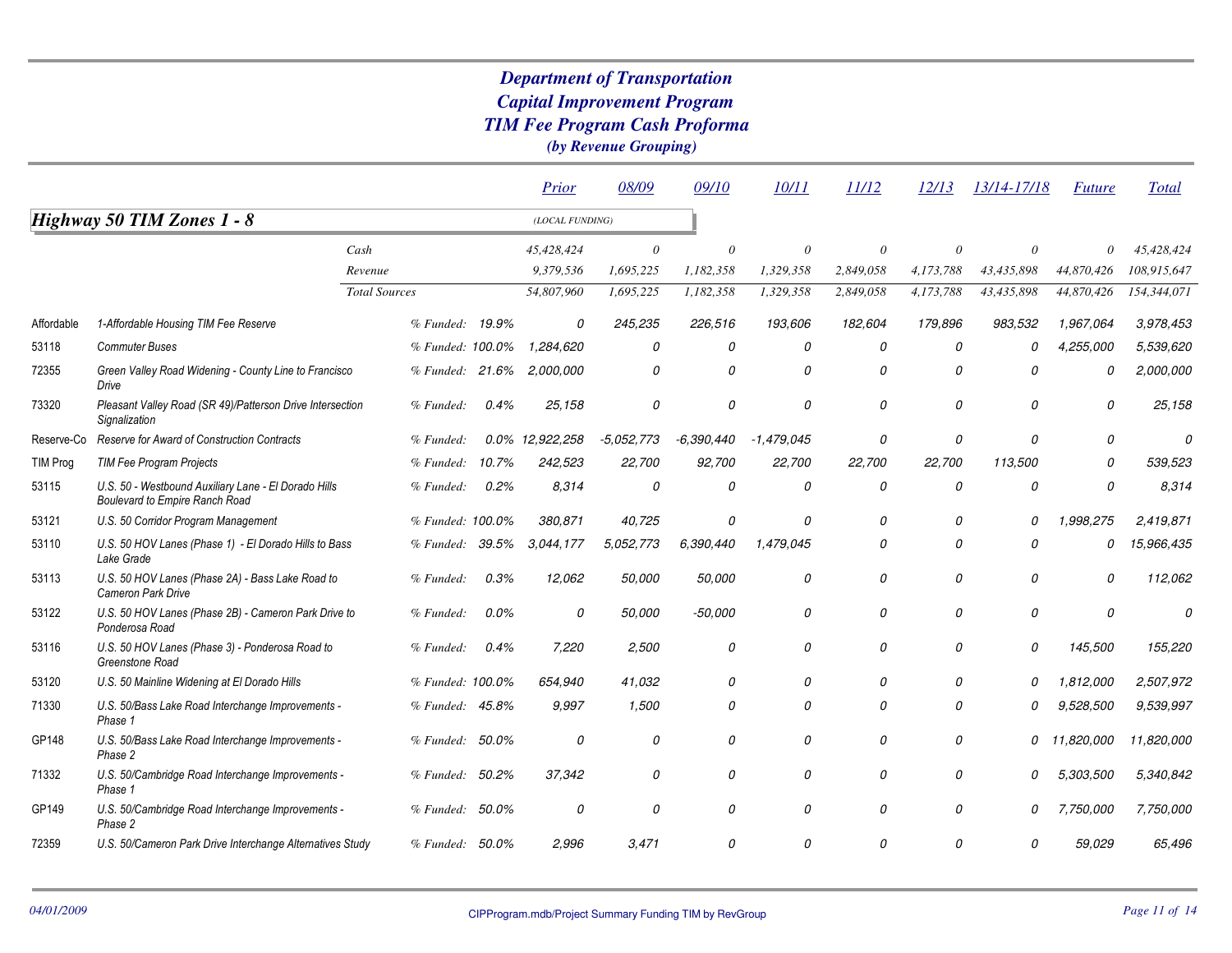|       |                                                                               |                      |                 |       | Prior            | 08/09        | 09/10     | 10/11     | 11/12        | 12/13        | 13/14-17/18 | <b>Future</b>                             | Total       |
|-------|-------------------------------------------------------------------------------|----------------------|-----------------|-------|------------------|--------------|-----------|-----------|--------------|--------------|-------------|-------------------------------------------|-------------|
|       | Highway 50 TIM Zones 1 - 8                                                    |                      |                 |       | (LOCAL FUNDING)  |              |           |           |              |              |             |                                           |             |
|       |                                                                               | Cash                 |                 |       | 45,428,424       | 0            | $\theta$  | $\theta$  | $\theta$     |              | $\theta$    | $\theta$                                  | 45,428,424  |
|       |                                                                               | Revenue              |                 |       | 9,379,536        | 1,695,225    | 1,182,358 | 1,329,358 | 2,849,058    | 4,173,788    | 43,435,898  | 44,870,426                                | 108,915,647 |
|       |                                                                               | <b>Total Sources</b> |                 |       | 54,807,960       | 1,695,225    | 1,182,358 | 1,329,358 | 2,849,058    | 4,173,788    | 43,435,898  | 44,870,426                                | 154,344,071 |
| 72361 | U.S. 50/Cameron Park Drive Interchange Improvements -<br>Phase 1              |                      | % Funeded:      | 49.9% | 378,370          | 115,730      | 15,000    | 430,000   | 800,000      | 800,000      | 26,860,000  | 0                                         | 29,399,100  |
| GP150 | U.S. 50/Cameron Park Drive Interchange Improvements -<br>Phase 2              |                      | % Funded: 50.0% |       | 0                | 0            | 0         | 0         | 0            | 0            | 0           | 7,275,000                                 | 7,275,000   |
| 71319 | U.S. 50/Camino Area Parallel Capacity/Safety Study                            |                      | % Funded:       | 95.0% | 98,390           | 197,839      | 202,000   | 0         | 0            | 0            | 0           | 3,586,000                                 | 4,084,229   |
| 71347 | U.S. 50/El Dorado Road Interchange Improvements -<br>Phase 1                  |                      | % Funded:       | 48.2% | 20,884           | 7,871        | 0         | 0         | 0            | 0            | 0           | 1,679,130                                 | 1,707,884   |
| 71376 | U.S. 50/El Dorado Road Interchange Phase 2                                    |                      | % Funded:       | 50.0% | 0                | 0            | 0         | 0         | 0            | 0            | 0           | 3,632,500                                 | 3,632,500   |
| 71346 | U.S. 50/Missouri Flat Interchange Phase 1C Riparian<br>Restoration            |                      | % Funded:       | 3.9%  | 0                | 62,500       | 0         | 0         | 0            | 0            | 0           | 0                                         | 62,500      |
| 71317 | U.S. 50/Missouri Flat Road Interchange Improvements -<br>Phase 1A             |                      | % Funded:       |       | 89.6% 28,897,126 | 2,405,854    | 0         | 0         | 0            | 0            | 0           | 0                                         | 31,302,980  |
| 71336 | U.S. 50/Missouri Flat Road Interchange Improvements -<br>Phase 1B             |                      | % Funded:       | 1.7%  | 447,042          | 206,070      | 0         | 0         | 0            | 0            | $\theta$    | 0                                         | 653,112     |
| 71338 | U.S. 50/Ponderosa Rd Interchange - Durock Rd Realignment                      |                      | % Funded:       | 50.0% | 640              | 0            | 0         | 350,000   | 1,190,000    | 1,980,000    | 0           | O                                         | 3,520,640   |
| 71339 | U.S. 50/Ponderosa Rd Interchange - N. Shingle Rd<br>Realignment               |                      | % Funded:       | 50.0% | 356              | 0            | 0         | 375,000   | 1.684.000    | 2,200,000    | 0           | 0                                         | 4,259,356   |
| 71333 | U.S. 50/Ponderosa Rd/So. Shingle Rd Interchange<br><i><b>Improvements</b></i> |                      | % Funded:       | 50.0% | 163,759          | 260,357      | 128,750   | 0         | 0            | 0            | 11,303,902  | 0                                         | 11,856,768  |
|       | <b>Total Expense</b>                                                          |                      |                 |       | 50.639.045       | 3,713,384    | 664,966   | 1,371,306 | 3.879.304    | 5,182,596    | 39,260,934  | 60,811,498 165,523,032                    |             |
|       | Change In Cash                                                                |                      |                 |       | 4,168,915        | $-2,018,159$ | 517,392   | $-41,948$ | $-1,030,246$ | $-1,008,808$ |             | 4, 174, 964 - 15, 941, 072 - 11, 178, 961 |             |
|       | <b>Ending Balance</b>                                                         |                      |                 |       | 4.168.915        | 2,150,757    | 2,668,149 | 2,626,201 | 1,595,955    | 587,147      |             | 4,762,111 -11,178,961                     |             |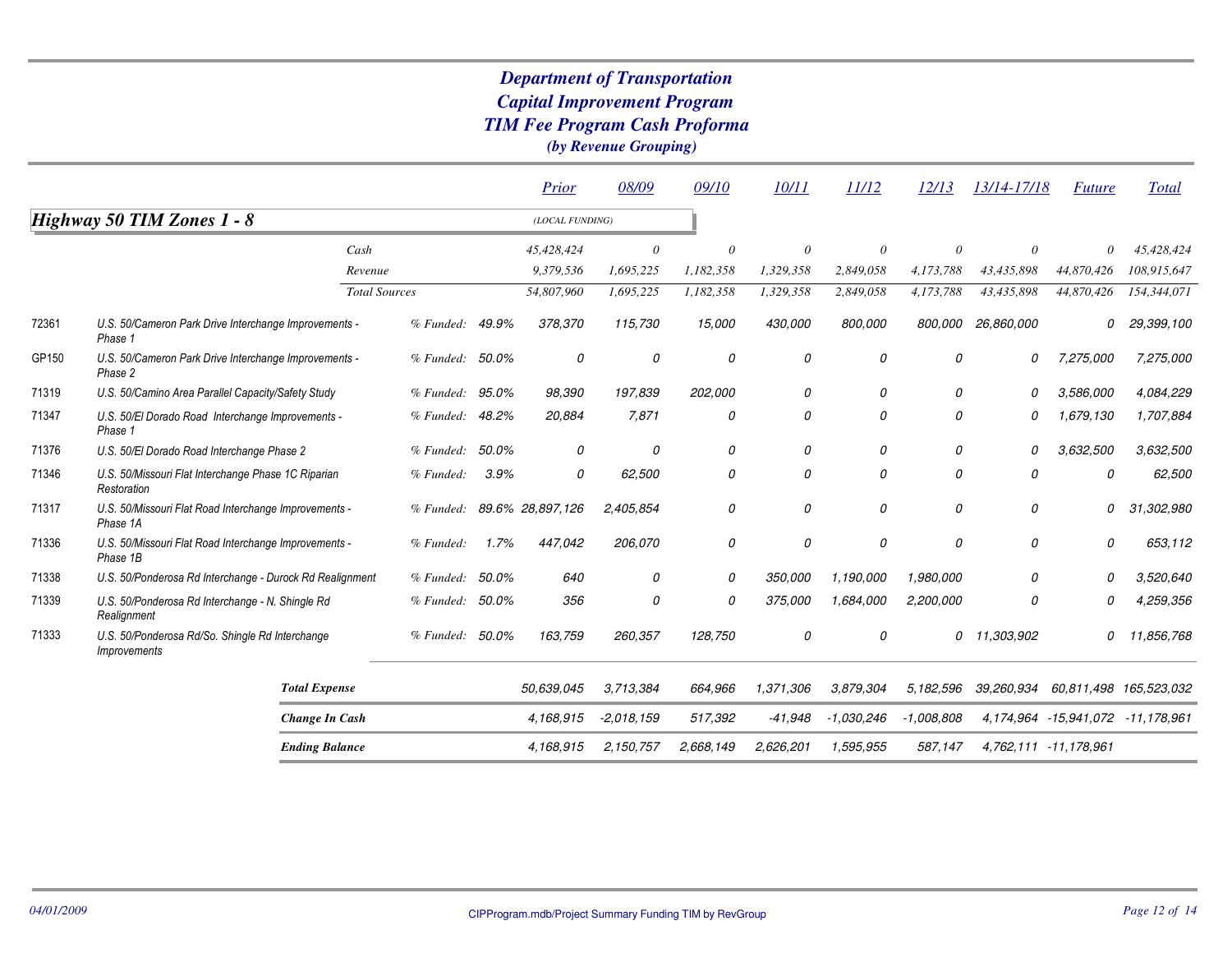|                             |                                                                                               |                      | <b>Prior</b> | 08/09   | 09/10   | 10/11     | 11/12     | 12/13     | 13/14-17/18 | <i>Future</i> | Total     |
|-----------------------------|-----------------------------------------------------------------------------------------------|----------------------|--------------|---------|---------|-----------|-----------|-----------|-------------|---------------|-----------|
| 04 GP Hwy 50 TIM-Blackstone |                                                                                               |                      | (FUNDING)    |         |         |           |           |           |             |               |           |
|                             |                                                                                               | Revenue              | 564,621      | 150,500 | 150,500 | 451,500   | 903,000   | 1,459,880 | 0           | $\theta$      | 3,680,001 |
|                             |                                                                                               | <b>Total Sources</b> | 564,621      | 150,500 | 150,500 | 451,500   | 903,000   | 1,459,880 | 0           | $\theta$      | 3,680,001 |
| 53115                       | U.S. 50 - Westbound Auxiliary Lane - El Dorado Hills<br><b>Boulevard to Empire Ranch Road</b> | 99.8%<br>% Funded:   |              | 0       | 0       | 0         | 0         | 0         | 0           | 3,680,000     | 3,680,001 |
|                             | <b>Total Expense</b>                                                                          |                      |              | 0       | 0       | 0         | 0         | 0         | 0           | 3,680,000     | 3,680,001 |
|                             | Change In Cash                                                                                |                      | 564,620      | 150,500 | 150,500 | 451,500   | 903.000   | 1,459,880 | 0           | -3,680,000    | 0         |
|                             | <b>Ending Balance</b>                                                                         |                      | 564,620      | 715,120 | 865.620 | 1,317,120 | 2,220,120 | 3,680,000 | 3.680,000   | 0             |           |